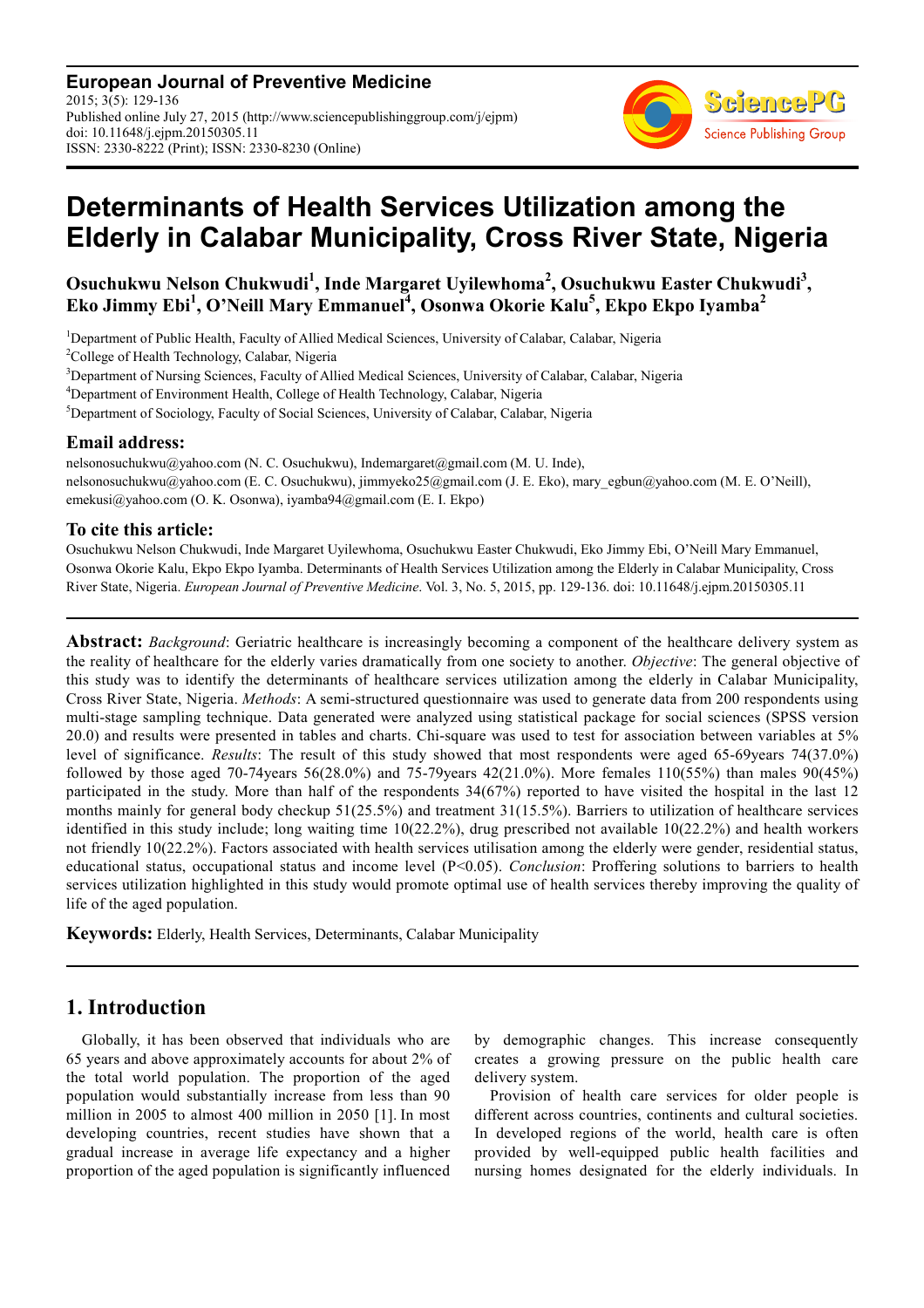United States, older adults have a higher frequency of primary care visit, 50% hospital consultation, 80% home care services and occupy 90% of all nursing home beds [2]. Paradoxically, in developing regions, the picture is rather different as the contemporary health care facilities might not be the first point of contact for an elderly person.

In most Sub-saharan African countries, availability and utilization of health care services among the elderly is poorly reported. For instance, a study carried out in Democratic Republic of Congo revealed that more than half of the elderly people (55.6%) consulted private facilities and traditional spiritual healers once they were ill. The public health facility was used by only 3.3% elderly persons (3). A Ghanaian, reported that in the last three years, about one-third of the elderly (31.5%) utilize health care [4].

In Nigeria, geriatrics care has not yet received its desire attention. Most elderly persons utilize the conventional health care facilities whenever they fall ill while others subscribe to self medication with orthodox medicine and traditional herbs. In Calabar Municipality, there are no known available social support services, elderly homes and designated health facilities where health care for the elderly population is priortised. In some situations, most elderly persons tend to depend on their families, relatives and friends for utmost care. This accounts for why they are care-dependent. However, studies have shown that utilization of health care services among the elderly is suboptimal. A study carried out in Delta State in Nigeria reported that about 40.56% of the elderly patronized chemists and pharmacist's shop, 19.44% patronized traditional healers/herbalists, 16.67% and 15.55% of the respondents got their medical needs from medical hawkers and self medication and only 17.18% sought treatment from regular hospitals and clinics (5). In another household survey in Kwara State, Nigeria, most elderly persons (44. 6%) reported that family care/family consultation was the first choice of treatment for the most frequently reported illnesses irrespective of age group and sex (6).

A conglomerate of research has shown that certain factors are responsible for the gross under-utilization of health services by the elderly**.** Barriers to utilization of health services could occur at the patient's level, health care provider's level and the organizational level [7]. It has been observed that distance, waiting time and attitude of health workers hinders adequate access and use of health services especially among older adults [8]. A qualitative follow-up study in Hong Kong reported that barriers to access and utilization of health services include; lack of knowledge about aged care services, poor transport system, long waiting time, lack of services during non- offices hours, lack of accommodation for people with disability or dementia and a complication of procedure (9). A population-based study carried out in South Africa revealed that, factors influencing utilization of eye care services include level of income, knowledge of available services and the need for regular eye tests (10). A household survey carried out in Nigeria revealed that a number of factors such as poverty (50.3%) followed by nature of illness (25.2%), quality of service provided (10.8%), attitude of health caregivers (3.6%), waiting time (3%), availability of service  $(2.8\%)$ , distance  $(2.3\%)$  and level of education  $(2\%)$ influence healthcare seeking behaviour among the elderly (6). [11] also reported in their study that high cost of drugs (72.0%), non availability of essential drugs (54.8%), time spent waiting for treatment (67.2%), inadequate referral services (81.7%), and satisfaction with services (60.6%) were identified as factors affecting the utilization of health services. A study in Edo State, Nigeria reported that waiting time (70.5%), insufficient number of doctors (66%), high cost of health services (53%) were factors that could prevent the elderly from subsequent utilization of health services (12). Aging process and problems related to the elderly should be better understood so that effective elderly health prevention can be planned and implemented [13]. Thus, in order to meet the health needs of the poor and disadvantaged elderly it is crucial that their view on barriers to health services utilization and satisfaction with the quality of care is given utmost priority.

# **2. Objective of the Study**

The objective of this study was to identify the determinants of health services utilization among the elderly in Calabar municipality, Cross River State, Nigeria.

# **3. Methodology**

## *3.1. Study Setting*

The study area is Calabar Municipality. It is situated in the Southern Senatorial District of Cross River State, Nigeria. Calabar Municipality is made up of an estimated population of 176,218 (14). Calabar Municipal council has 10 political wards with a land mass of 141.33 square kilometer. The Area is bounded by Calabar River to the west, Akpabuyo Local Government Area to the east, Odukpani Local Government Area to the north and Atlantic Ocean to the south. It is a cosmopolitan city which embraces all ethnic groups in Nigeria. The two dominant ethnic groups are the Efiks and Quas which share common culture and religion. English and Efik are the languages widely spoken. The municipal is predominantly a Christian city with few Muslims and traditional religious groups and mainly occupied by civil servants, businessmen and traders. It also has industries and establishments such as airport, export processing zone, Naval and Army base, Tinapa, NNPC depot, cement factory etc. The municipal has three levels of health care namely; primary, secondary, tertiary level as well as private health care. Calabar is famous for its rich cultural heritage, warm hospitality and peace-loving disposition.

## *3.2. Study Design*

A cross-sectional descriptive study design was employed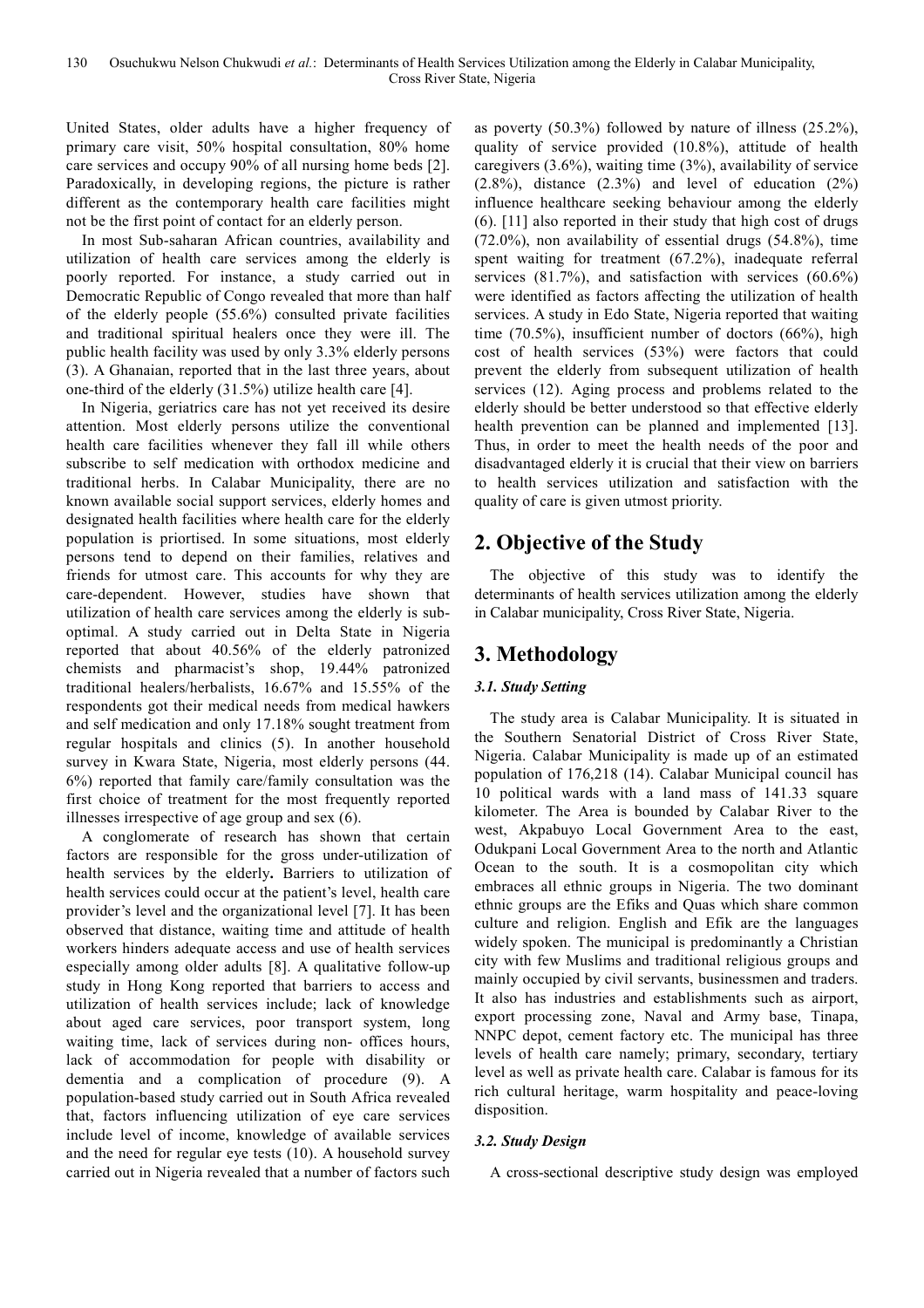to identify the determinants of health services utilization among the elderly in Calabar Municipality, Cross River State, Nigeria.

#### *3.3. Study Population*

The study population comprised all elderly persons that are 65 to 90years in Calabar Municipality, Cross River State, Nigeria. Elderly persons with hearing defect and the dumb were excluded from participating in the study.

#### *3.4. Sample Size Determination*

Sample size for this study was determined using Fishers' formula, (15) which is given as

$$
n = \frac{Z^2 P q}{d^2}
$$

Where  $n =$  Sample size

 $Z = 1.96$  (i.e. 95% confidence interval)

 $d = 0.06$  (acceptable margin of error)

 $P = 17.78\% = 0.18$  (Proportion of elderly persons utilizing health care services) (Okumagba, 2011)

 $q = 1-P = 0.82$  (Proportion of elderly persons not utilizing health care services)

Therefore,  $n = \frac{(1.96)^2 \times 0.18 \times 0.82}{(0.06)^2} = 158$  $(0.06)$ <sup>2</sup>

The sample size for this survey was 158. However, to make room for non-response and attrition bias, the desired sample size was increased by 20% giving a sample size of 200 that was used for the study.

#### *3.5. Sampling Procedure*

Multi-stage random sampling technique was employed in the selection of wards, streets, household and respondents and the procedure is described as follows:

Stage 1: Random sampling was employed to select 5 wards using the lottery method. Numbers were assigned to each ward, folded, put in a basket and shaken vigorously. Someone (research assistant) was asked to pick a piece of the folded paper after which it was shaken until all that were considered for the study were picked.

Stage 2: In each selected ward, simple random sampling technique was employed to select 4 streets from each ward using the lottery method. Numbers were assigned to each street, folded and put in a basket. It was shaken vigorously and picked by a research assistant which gave a total of 20 streets.

Stage 3: In each selected street, systematic sampling technique was employed to select households with an elderly person that are 65 to 90years excluding elderly with hearing/dumb defect. This procedure continued until 10 households were duly selected from 20 streets (i.e. 10 households x 20 streets = 200 elderly persons).

Stage 4: Selection of respondents: In each household, simple random sampling method was employed to select respondents using lottery methods.

#### *3.6. Instrument for Data Collection*

A semi-structured questionnaire was designed to generate quantitative data from the respondents. The questionnaires were administered to respondents that gave their consent to participate in the study. It comprised two sections and 15 items. Sections A comprised socio-demographic characteristics while Section B comprised utilization of health care services by the elderly respectively. The questionnaire was pre-tested among 20 (i.e. 5% of sample size) elderly people residing in Calabar South Local Government Area. The essence of pre-testing the questionnaire is to ascertain its reliability and validity. Pretesting helped to determine the relevance of questions and variables under measurement, remove ambiguity where it exists, improve on sequencing of questions and estimate maximum time for completion of questionnaires.

#### *3.7. Method of Data Analysis*

Data entry and analysis were done using the Statistical Package for Social Sciences Software (SPSS 20.0 version, 2012) and Microsoft excel 2007. Results were expressed as percentages and presented in tables and charts. Chi-square was used to test for association between variables at 5% level of significance.

#### *3.8. Ethical Consideration*

A letter of introduction was collected from the department of public health, University of Calabar, Calabar. This letter was used as an entry point to the study area. Verbal informed consent was duly sought and obtained from the respondents that took part in the study. The objectives, significant and benefits of the study were explained to the respondents and participation in this study was strictly voluntary. The research participants were assured of confidentiality of information volunteered by them.

## **4. Results**

#### *4.1. Socio-demographic Characteristics of the Respondents*

Two-hundred copies of the questionnaire were administered to the respondents and the response rate was 100%. The demographic distributions of the respondents were as follows: most respondents were aged 65-69 years 74(37.0%) while others were aged 70-74 years 56(28.0%) and 75-79 years 42(21.0%). There were 110(55.0%) females while  $90(45.0%)$  were males. Respondents staying with their family members were 92(46.0%) while 60(30.0%) reported staying with their spouse and 48(24.0%) said they stay alone. Religion affiliation revealed that Christians were 174(87.0%), Muslims 10(5.0%) and traditionalists 16(8.0%). Most respondents were married 104(52.0%), 54(27.0%) widow/widower while 26(13%) single. Those who had tertiary education were 96(48.0%), secondary 42(21.0%), primary 24(12.0%) while 38(19.0%) had no formal education (Table 1).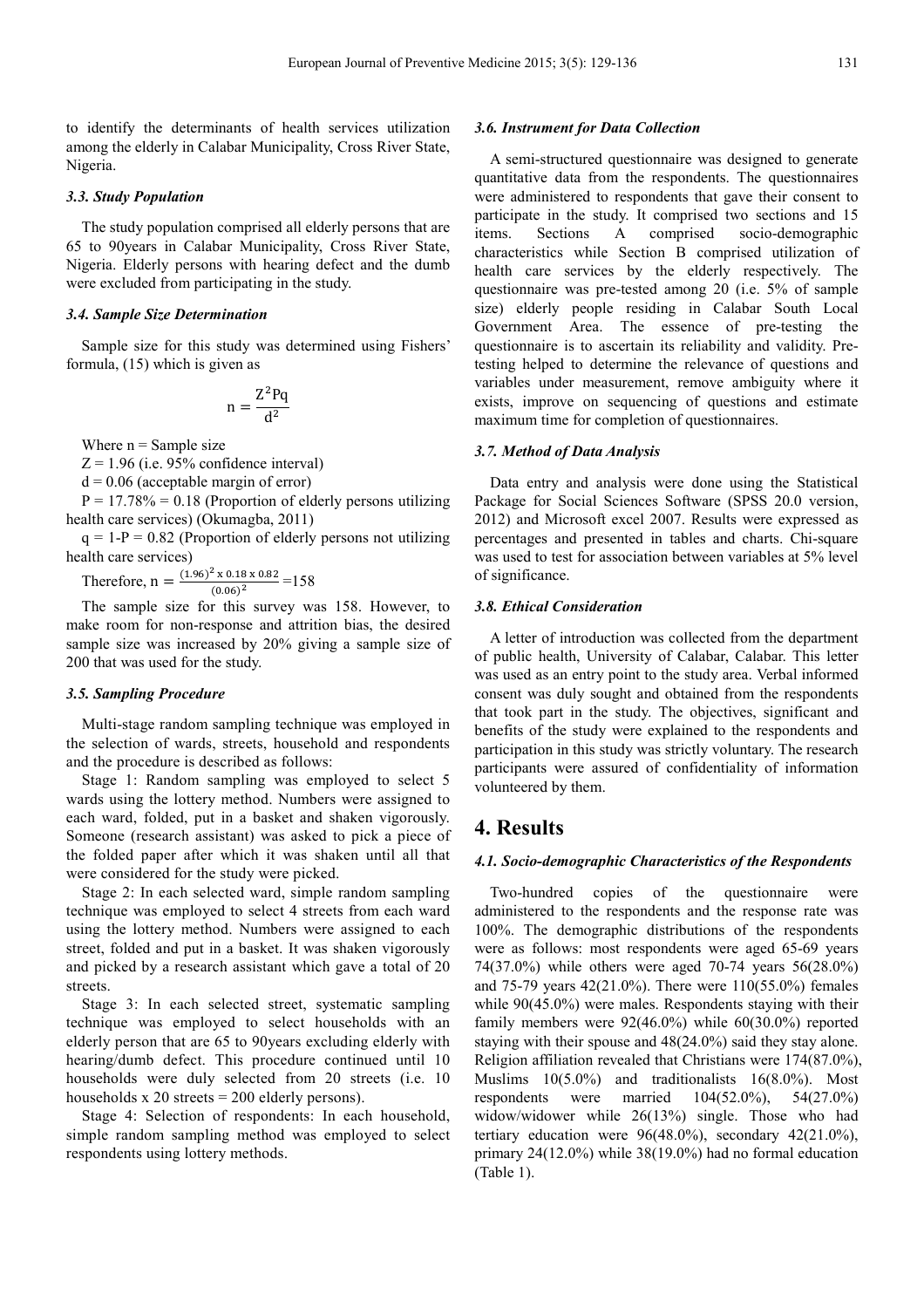*Table 1. Distribution of respondents by age, sex, residential status, religion, marital status and educational status (n=200).* 

| <b>Variables</b>          | <b>Number of respondents</b> | Percentage (%) |
|---------------------------|------------------------------|----------------|
| Age in years              |                              |                |
| 65-69                     | 74                           | 37.0           |
| 70-74                     | 56                           | 28.0           |
| 75-79                     | 42                           | 21.0           |
| 80-84                     | 16                           | 8.0            |
| 85 and above              | 12                           | 6.0            |
| Total                     | 200                          | 100            |
| <b>Sex</b>                |                              |                |
| Male                      | 90                           | 45.0           |
| Female                    | 110                          | 55.0           |
| Total                     | 200                          | 100            |
| Residential status        |                              |                |
| Living alone              | 48                           | 24.0           |
| Living with family        | 92                           | 46.0           |
| members                   |                              |                |
| Living with spouse        | 60                           | 30.0           |
| Total                     | 200                          | 100            |
| Religion                  |                              |                |
| Christianity              | 174                          | 87.0           |
| Muslims                   | 10                           | 5.0            |
| Traditional religion      | 16                           | 8.0            |
| Total                     | 200                          | 100            |
| Marital status            |                              |                |
| Single                    | 26                           | 13.0           |
| Married                   | 104                          | 52.0           |
| Divorced                  | 8                            | 4.0            |
| Separated                 | 8                            | 4.0            |
| Widow/widower             | 54                           | 27.0           |
| Total                     | 200                          | 100            |
| <b>Educational</b> status |                              |                |
| No formal education       | 38                           | 19.0           |
| Primary education         | 24                           | 12.0           |
| Secondary education       | 42                           | 21.0           |
| Tertiary education        | 96                           | 48.0           |
| Total                     | 200                          | 100            |

#### *4.2. Distribution of Respondents According to Their Occupational Status and Income Level*

Most of the respondents 135(67.5%) had not worked in the last 12 months. The remaining 65(32.5%) respondents were government employees 19(9.5%), selfemployed/business/farming 10(5.0%) and private employment 8(4.0%). About 28(14.0%) said they were pensioners. Income mostly earned range between N11,000- N40,000 21(10.5%), N40,000-N50,000 18(9.0%) and N50,000 and above 11(5.5%) (Table 2).

*Table 2. Distribution of respondents according to their occupational status and level of income (n=200).* 

| <b>Variables</b>                 | Number of<br>respondents | Percentage<br>$\frac{9}{6}$ |  |  |
|----------------------------------|--------------------------|-----------------------------|--|--|
| Occupational status              |                          |                             |  |  |
| Worked within the last 12 months | 65                       | 32.5                        |  |  |
| Not worked in the last 12 months | 135                      | 67.5                        |  |  |
| Total                            | 200                      | 100                         |  |  |
| Type of occupation               |                          |                             |  |  |
| Pensioner                        | 28                       | 14.0                        |  |  |
| Self-employed/business/farming   | 10                       | 5.0                         |  |  |
| Government employment            | 19                       | 9.5                         |  |  |
| Private employment               | 8                        | 4.0                         |  |  |

| <b>Variables</b>   | Number of<br>respondents | Percentage<br>$(\%)$ |
|--------------------|--------------------------|----------------------|
| No response        | 135                      | 67.5                 |
| Total              | 200                      | 100                  |
| Income level       |                          |                      |
| Less than $N5,000$ | 5                        | 2.5                  |
| N6,000-N10,000     | 10                       | 5.0                  |
| N11,000-40,000     | 21                       | 10.5                 |
| N41,000-N50,000    | 18                       | 9.0                  |
| N50,000 and above  | 11                       | 5.5                  |
| No response        | 135                      | 67.5                 |
| Total              | 200                      | 100                  |

#### *4.3. Utilization of Health Care Services among Respondents*

Most respondents 82(41.0%) only visit the hospital/health center just once in a year. Others reported that they visit the hospital/health center at least twice 54(27.0%), thrice 34(17.0%) or four times 30(15.0%) in a year. In the last 12 months, about 134 (67.0%) reported to have visited the hospital/health center whereas 66(33.0%) never visited any health facility in a space of one year. Female elderly  $(67.2\%)$ were higher users of health care services than their male counterparts (32.8%) (Figure 1). Reasons that necessitated hospital visits irrespective of the frequency include; general body checkup 50(25%), treatment 31(15.5%), ill-health  $21(10.5\%)$ , counseling  $17(8.5\%)$  and appointment with doctor 15(7.5%). Among the 134(67.0%) who had visited to hospital in the last 12 months, 89(44.5%) respondents said they were well attended to and would like to repeat the visit to the hospital/health center, whereas 45(22.5%) completely stated otherwise (Table 3).

*Table 3. Utilization of healthcare services among respondents (n=200).* 

| <b>Variables</b>                                         | <b>Number of respondents</b>                        | Percentage $(\% )$ |  |  |  |
|----------------------------------------------------------|-----------------------------------------------------|--------------------|--|--|--|
| Frequency of hospital visit                              |                                                     |                    |  |  |  |
| Once a year                                              | 82                                                  | 41.0               |  |  |  |
| Twice a year                                             | 54                                                  | 27.0               |  |  |  |
| Thrice a year                                            | 34                                                  | 17.0               |  |  |  |
| Four times and above                                     | 30                                                  | 15.0               |  |  |  |
| Total                                                    | 200                                                 | 100                |  |  |  |
|                                                          | Hospital /health center visit in the last 12 months |                    |  |  |  |
| Yes                                                      | 134                                                 | 67.0               |  |  |  |
| N <sub>o</sub>                                           | 66                                                  | 33.0               |  |  |  |
| Total                                                    | 200                                                 | 100                |  |  |  |
| Reasons for hospital                                     |                                                     |                    |  |  |  |
| visit                                                    |                                                     |                    |  |  |  |
| General body checkup                                     | 50                                                  | 25.0               |  |  |  |
| Ill-health                                               | 21                                                  | 10.5               |  |  |  |
| Counseling                                               | 17                                                  | 8.5                |  |  |  |
| Appointment with<br>doctor                               | 15                                                  | 7.5                |  |  |  |
| Treatment                                                | 31                                                  | 15.5               |  |  |  |
| No response                                              | 66                                                  | 33.0               |  |  |  |
| Total                                                    | 200                                                 | 100                |  |  |  |
| Would like to repeat visit to the Hospital/health center |                                                     |                    |  |  |  |
| Yes                                                      | 89                                                  | 44.5               |  |  |  |
| N <sub>o</sub>                                           | 45                                                  | 22.5               |  |  |  |
| No response                                              | 66                                                  | 33.0               |  |  |  |
| Total                                                    | 200                                                 | 100                |  |  |  |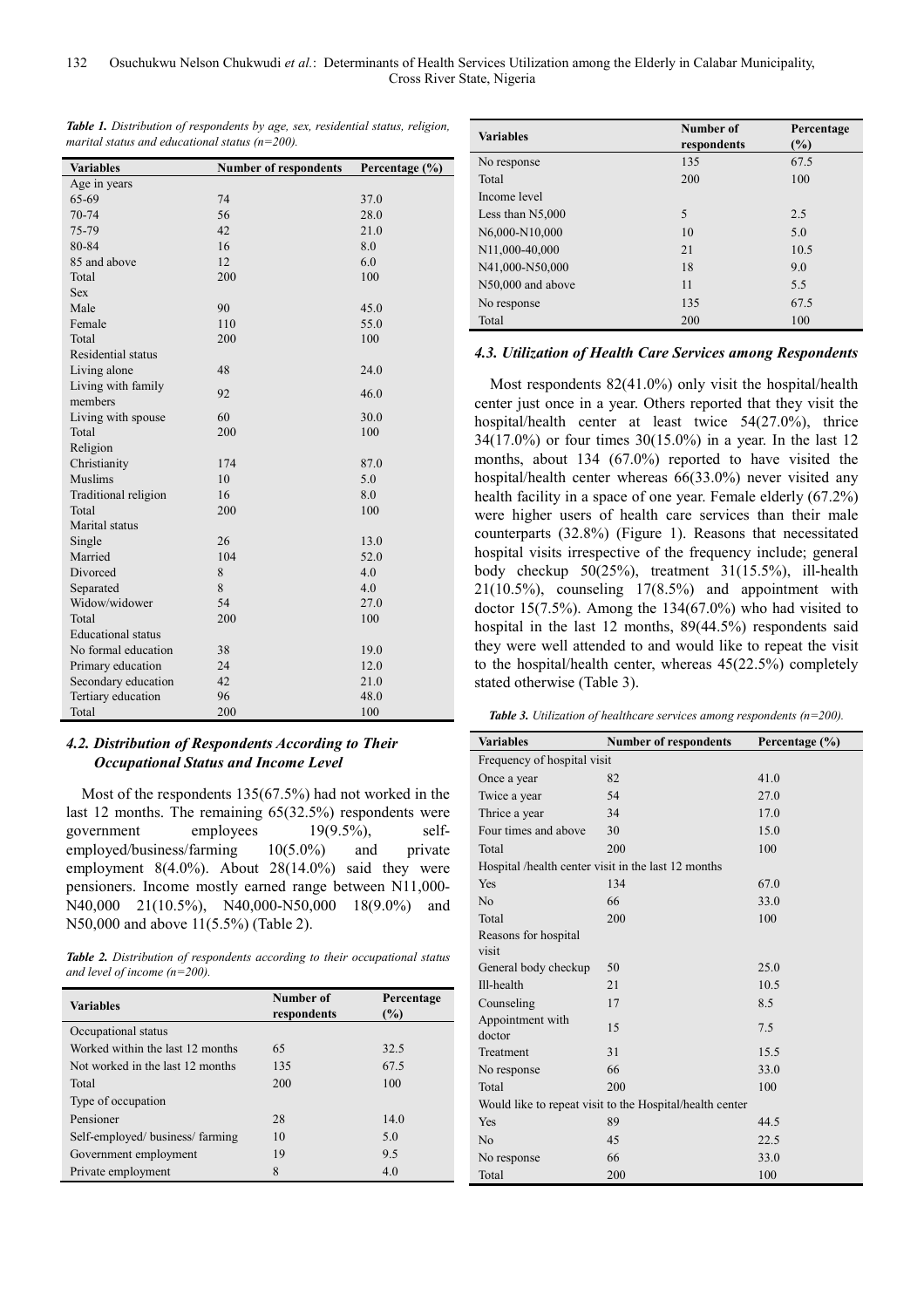

*Fig. 1. Proportion of respondents utilizing health services according to gender.* 

#### *4.4. Respondents' Reasons for Regular Hospital Visits*

Reasons that would warrant regular hospital visits according to the respondents include; effectiveness of treatment 25(12.5%), availability of essential drugs 18(9.0%), effectiveness of medical equipments 14(7.0%), easy access to doctor 12(6.0%), health workers friendly 8(4.0%) and proximity to health center 6(3.0%) (Figure 2).



*Fig. 2. Respondents' reasons that would encourage regular hospital/health center visit.* 





*Fig. 3. Barriers to utilization of health care services among respondents .* 

Barriers to utilization of health services identified by the respondents include; long waiting time 10(22.2%), drug prescribed not available 10(22.2%), health workers not friendly 10(22.2%), poor delivery of health services 5(11.1%), equipment not functioning well 4(8.9%) and high cost of drugs 4(8.9%) (Figure 3). Factors associated with health services utilisation among the elderly were gender, residential status, educational status, occupational status and income level (P<0.05) (Table 4).

|  |  | Table 4. The relationship between utilization of health services and socio-demographic characteristics of the elderly using Chi-square. |
|--|--|-----------------------------------------------------------------------------------------------------------------------------------------|
|  |  |                                                                                                                                         |

| Socio-demographic          | Utilization of health services in the last 12 months |                          |              | df             | $X^2$ Critical | $\mathbf{X}^2$ <sub>0.05</sub> | P-value |
|----------------------------|------------------------------------------------------|--------------------------|--------------|----------------|----------------|--------------------------------|---------|
| characteristics            | <b>Used health services</b>                          | Not used health services | <b>Total</b> |                |                |                                |         |
| Age in years               |                                                      |                          |              | 4              | 7.09           | 9.49                           | >0.05   |
| 65-69                      | 47                                                   | 27                       | 74           |                |                |                                |         |
| 70-74                      | 41                                                   | 15                       | 56           |                |                |                                |         |
| 75-79                      | 32                                                   | 10                       | 42           |                |                |                                |         |
| 80-84                      | 8                                                    | 8                        | 16           |                |                |                                |         |
| 85 and above               | 6                                                    | 6                        | 12           |                |                |                                |         |
| <b>Sex</b>                 |                                                      |                          |              |                | 8.3351         | 3.84                           | < 0.05  |
| Male                       | 44                                                   | 46                       | 90           |                |                |                                |         |
| Female                     | 90                                                   | 20                       | 110          |                |                |                                |         |
| Residential status         |                                                      |                          |              | $\overline{2}$ | 7.005          | 5.99                           | < 0.05  |
| Living alone               | 17                                                   | 31                       | 48           |                |                |                                |         |
| Living with family members | 78                                                   | 14                       | 92           |                |                |                                |         |
| Living with spouse         | 39                                                   | 21                       | 60           |                |                |                                |         |
| Religion                   |                                                      |                          |              | $\overline{2}$ | 5.344          | 5.99                           | >0.05   |
| Christianity               | 127                                                  | 47                       | 174          |                |                |                                |         |
| Muslims                    | 4                                                    | 6                        | 10           |                |                |                                |         |
| Traditional religion       | 3                                                    | 13                       | 16           |                |                |                                |         |
| Marital status             |                                                      |                          |              | 4              | 8.333          | 9.49                           | >0.05   |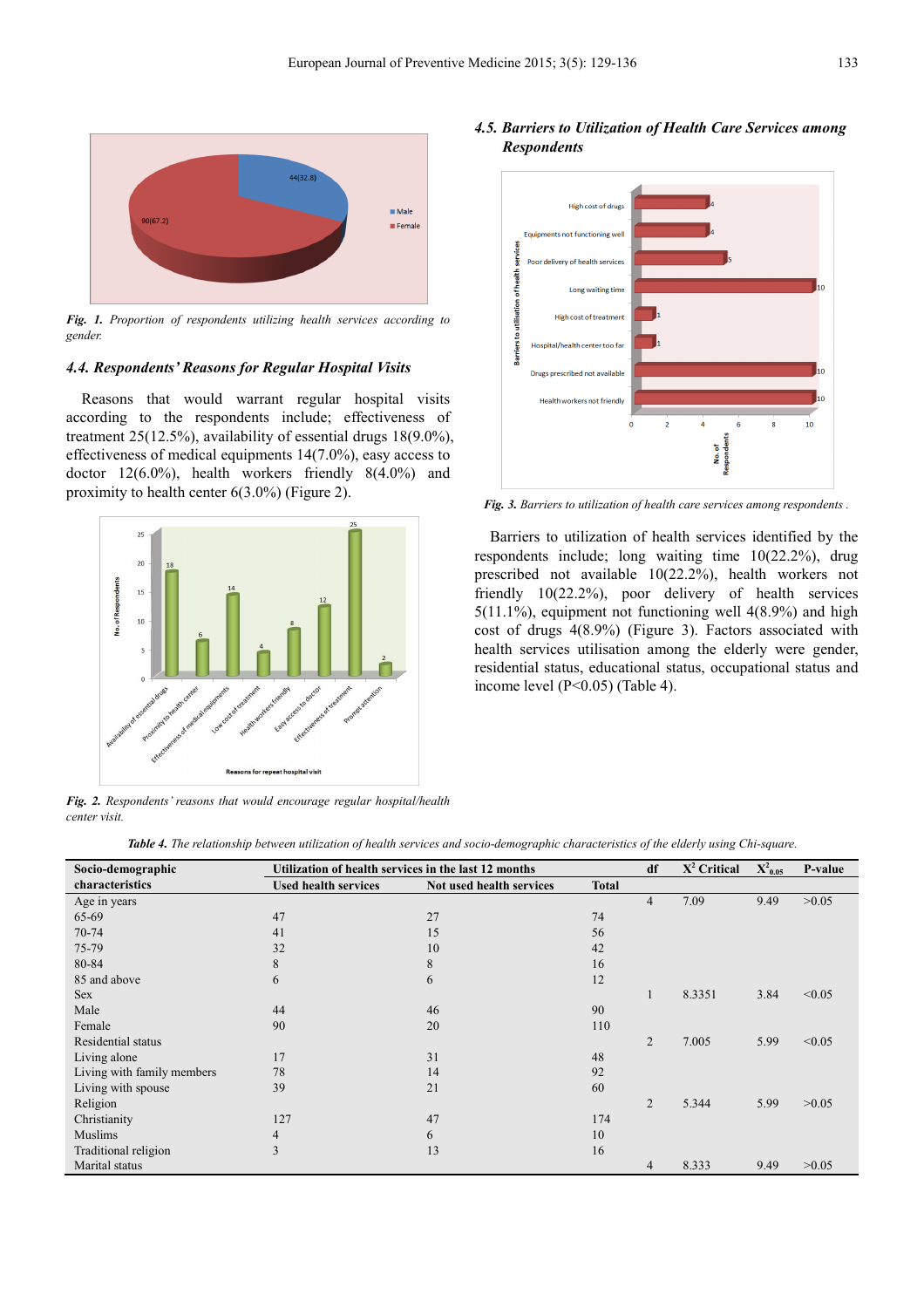| Socio-demographic                | Utilization of health services in the last 12 months |                          |              |   | $X^2$ Critical | $\textbf{X}^2{}_{0.05}$ | P-value |
|----------------------------------|------------------------------------------------------|--------------------------|--------------|---|----------------|-------------------------|---------|
| characteristics                  | <b>Used health services</b>                          | Not used health services | <b>Total</b> |   |                |                         |         |
| Single                           | 17                                                   | 9                        | 26           |   |                |                         |         |
| Married                          | 77                                                   | 27                       | 104          |   |                |                         |         |
| Divorced                         |                                                      |                          | 8            |   |                |                         |         |
| Separated                        | $\sigma$                                             |                          | 8            |   |                |                         |         |
| Widow/widower                    | 29                                                   | 25                       | 54           |   |                |                         |         |
| <b>Educational</b> status        |                                                      |                          |              | 3 | 12.04          | 7.81                    | < 0.05  |
| No formal education              | 12                                                   | 26                       | 38           |   |                |                         |         |
| Primary education                | 10                                                   | 14                       | 24           |   |                |                         |         |
| Secondary education              | 31                                                   | 11                       | 42           |   |                |                         |         |
| Tertiary education               | 81                                                   | 15                       | 96           |   |                |                         |         |
| Occupational status              |                                                      |                          |              |   | 6.0354         | 3.84                    | < 0.05  |
| Worked within the last 12 months | 62                                                   | 3                        | 65           |   |                |                         |         |
| Not worked in the last 12 months | 72                                                   | 63                       | 135          |   |                |                         |         |
| Income level                     |                                                      |                          |              | 2 | 11.3042        | 5.99                    | < 0.05  |
| High                             | 9                                                    |                          | 9            |   |                |                         |         |
| Medium                           | 49                                                   |                          | 50           |   |                |                         |         |
| Low                              |                                                      |                          | 6            |   |                |                         |         |

# **5. Discussion**

Majority of the respondents (41.0%) reported to have visited the hospital/health center just once a year, whereas others reported that they visit the hospital at least twice  $(27\%)$ , thrice  $(17.0\%)$  and four times and above  $(15\%)$  in a years. The frequency of hospital visit largely depends on the frequency of occurrences of health problem or illness, severity of the illness and adherence to treatment regimen. Since most elderly persons are care-dependent, the availability of supportive care from family members, friends or family physicians also influences their frequency of hospital visit. In the last 12 months, more than half of the respondents (67.0%) reported to have visited the health facility while 33% said they had not visited any health facility in the last 12 months. From this report, it is obvious that most elderly people suffer recurrent health problems that have necessitated more hospital visit. Adherence to treatment regimen may also contribute to increase utilization of health facilities. It can also be hypothesized that, in most urban setting, most elderly person have absolute confidence in the quality and efficacy of health care services rendered by both government-owned and private facilities than other health care outlets. This also may have significant influence increase hospital visit. This result disagrees with a household survey carried out in Illorin, Nigeria where 68.8% of the respondents never visited any health facilities and only 31.2% visited the health facility at least once a year (6). Reasons for hospital visits were majorly for general body checkup (25.5%), treatment (15.5%) and ill-health (10.5%). Counseling (9.5%) and appointment with doctor (8.5%) were the least reasons for hospital visit as reported by the respondents. This report is comparable to that of (6) where most elderly persons (89.4%) visited the hospital mainly for treatment. Aside general body diagnosis which is highly recommended by health care providers before administering treatment, adherence to treatment regimens has largely accounted for most hospital visits. This is so because, absolute recovery

from ill-health is highly dependent on the adherence rate to treatment prescribed.

Out of 67% who reported to have visited the health facility in the last 12 months, about 44.5% said they were satisfied with services received and would repeat visit to the health facility when the need arises whereas 22.5% stated otherwise. The level of satisfaction with health care received is dependent on the type of services sought for, availability of services, effectiveness of medical equipments and competence of health care providers to managed complex health needs of the elderly. Factors that would influence regular hospital visits among respondents who were satisfied with their last visit include; effectiveness of treatment (28.1%), availability of essential drugs (20.2%), effectiveness of medical equipments (15.7%) and easy access to doctor (13.5%). These indicators are pivotal to effective delivery of quality health care services to the aged population. Improving services delivery in these aspects of health care is highly recommended to enhance utilization of health services among the elderly.

This study adopted [7] system of categorizing barriers to health service utilization at the patient's level, health care provider's level and organization level. In the study, barriers to health care utilization identified by respondents at the patient's level include; distance to health facility, high cost of treatment, high cost of drugs. This was largely reported by those who were unemployed and those who earned less income. This report corroborates with that of (8) where distance to health facility was most identified as a major factor responsible for under-utilization of health services. A study in Hong Kong also confirmed that poor transport system contributed to sub-optimal use of health care services (9). While (12) identified high cost of health services, (11) identified high cost of drugs as factors affecting health seeking behaviour. Since most elderly persons are caredependent, adequate provision of ambulatory services, subsidizing the cost of drugs and cost of treatment would eventually facilitate optimal use of health care services among the aged population.

At the health care provider's level, barriers identified by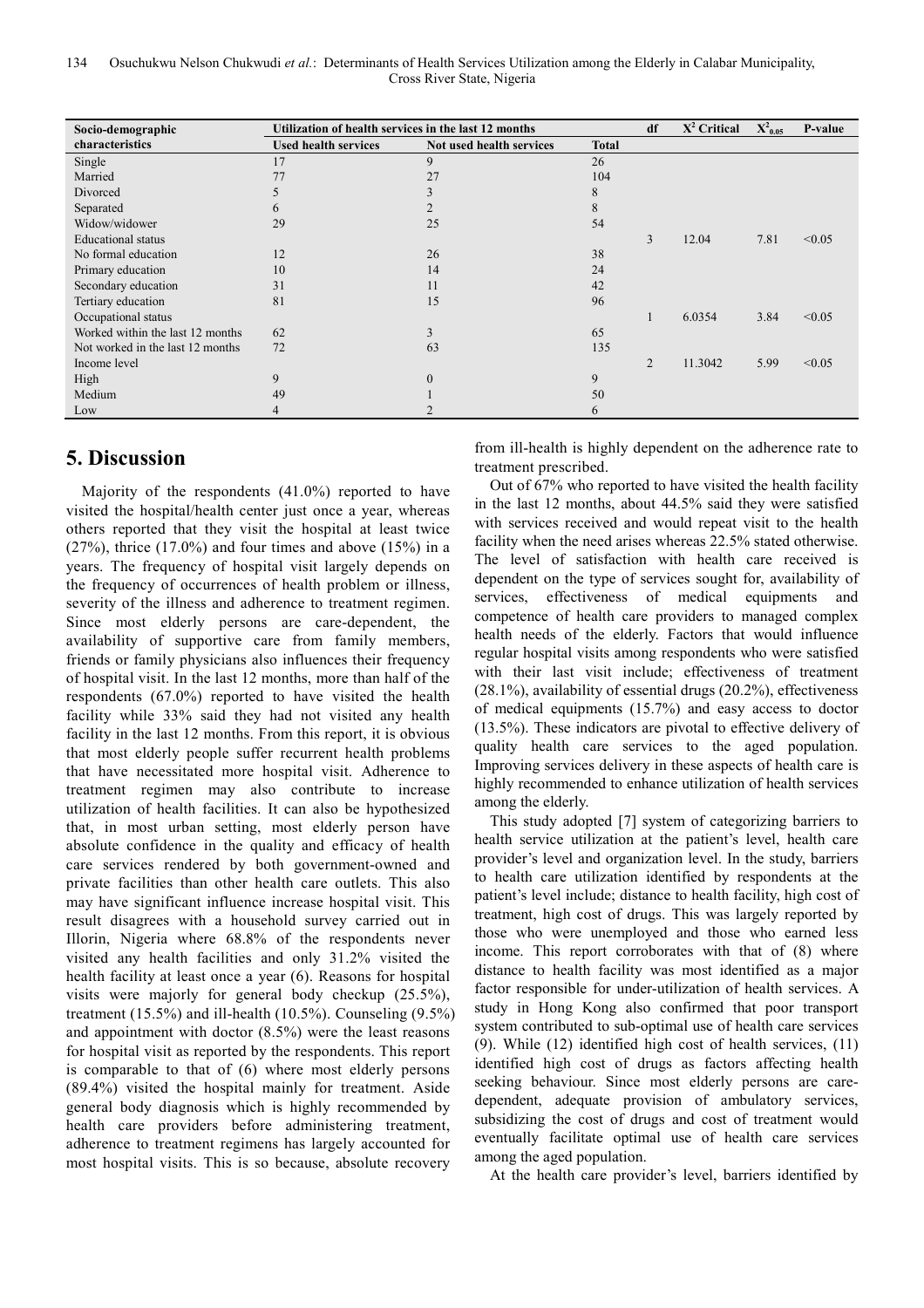respondents include; unfriendly attitude towards patients and poor delivery of health services. This finding is similarly reported in other studies where attitude of health workers was recognized as a major factor affecting the use of health care services (6,8). A Ugandian study revealed that patients underutilized health services at public facilities because health workers tend to minimize their attention towards poor women who were unable to afford soap, clothes and simple gloves (8). This usually results in self-medication mostly with traditional herbs which are easily accessible. Notably, absence of health workers-patient relationship has also resulted in poor delivery of health services. Training health workers on geriatrics care is pivotal to improved delivery of quality health care to the elderly. Special support care should also be given to those elderly persons suffering from any form of disability.

At the organizational level, barriers clearly identified include; long waiting time, non-availability of drug prescribed and dysfunction of diagnostic equipment. This result is comparable with that of (8) who identified long waiting time as a barrier to optimal use of health services. (11) also identified long waiting time and non-availability of essential drugs as factors affecting utilization of health services. Long waiting time has long been an issue in most contemporary health institutions. The growing influx of patients into government-owned facilities where treatment is reportedly affordability out-weighs the number of health workers attending to these patients. Shortage and poor distribution of health workers have contributed substantially to long waiting time in most health care institutions. Continual training, recruitment and appropriate distribution of health workers would significantly minimize patient waiting time in health care facilities. The government should also ensure regular provision of essential drugs and diagnostic medical equipment in all health care institutions.

Factors associated with health services utilisation among the elderly were gender, residential status, educational status, occupational status and income level (P<0.05). It was observed that females were higher users of health services than males. Elderly people who were living with family members and their spouses were more likely to use health services than those who were staying alone. Higher income earners, higher educational status and employment status were significantly associated with regular use of health services.

# **6. Conclusion**

Geriatric health care is increasingly becoming a core component of the health care delivery system. In most third world countries, effective delivery of geriatric care is still sub-optimal due to poor health policies, lack of facilities and poor welfare scheme for the elderly. Although, utilization of health care services among the elderly in this study was substantially high, other elderly persons (especially elderly males) who rarely visit the health facility when they fall sick need to be reached. Proffering solutions to barriers to health services utilization highlighted in this study would promote

optimal use of health services, reduce morbidity and mortality rate from infectious and non-infectious disease thereby increase life expectancy and quality of life of the aged populace.

# **Recommendations**

Based on the findings from this study, the following recommendations are made;

- 1. Health care providers should be trained on geriatric care as this would enhance optimal delivery of quality health services, improve health care seeking behaviour among the elderly and offer referrals services where necessary through provision of vital hospital equipments.
- 2. Management of health care institutions should ensure that trained health workers are appropriately distributed to the different health care facilities to ensure equal service delivery.
- 3. Health care for the elderly should be incorporated as one of the core in annual health planning, policy formulation and intervention programmes as well as incorporating geriatric care into the National Health Insurance Scheme (NHIS) programme so that the aged population will benefit from free treatment, free drugs and subsidized specialist care.

## **References**

- [1] United Nations. World Aging population. 2007; Available at www.un.org/esa/ population/publications/ WPA2007/ES-English.pdf
- [2] Mezey M. Fulmer T. Quality care for the frail elderly. Nursing Outlook, 1998; 46(6):291-292.
- [3] Lutala M. P., Kwalya T. M., Kasagila E. K., Watongoka L. H., Mupenda B. W. Health care seeking and financial behaviours of the elderly during wartime in Goma, Democratic Republic of Congo. *Afr J Prm Health Care Fam Med;* 2010*;* 2(1):108- 114
- [4] Exavery A., Klipstein-Grobusch K., Debpuur C. Self-rated health and health care utilization among rural elderly Ghanaians in Kassena-Nankana district. 2011 Available at uaps2011.princeton.edu/papers/1103321-30.
- [5] Okumagba P. O. Choice of health care services utilization by the elderly in Delta State in Nigeria. *J Sociology Soc. Anth*; 2011; 2(2):131-138.
- [6] Abdulraheem I. S. Health Needs Assessment and Determinants of Health-Seeking Behaviour among Elderly Nigerians: A House-Hold Survey. *Annals of African Medicine*; 2007; 6:58-63.
- [7] Scheppersa, E., Dongenb, E., Dekkerc, J.,Geertzend J., Dekkere J. Potential barriers to the use of health services among ethnic minorities: a review. Oxford *Journals Medicine & Health Family Practice* 2005*;* 23(3): 325-348
- [8] Soai M. Distance, time and health workers' attitude: How they determine people's view towards the health care system. *Med Care Analysis*; 2012; 1(2): 12-15